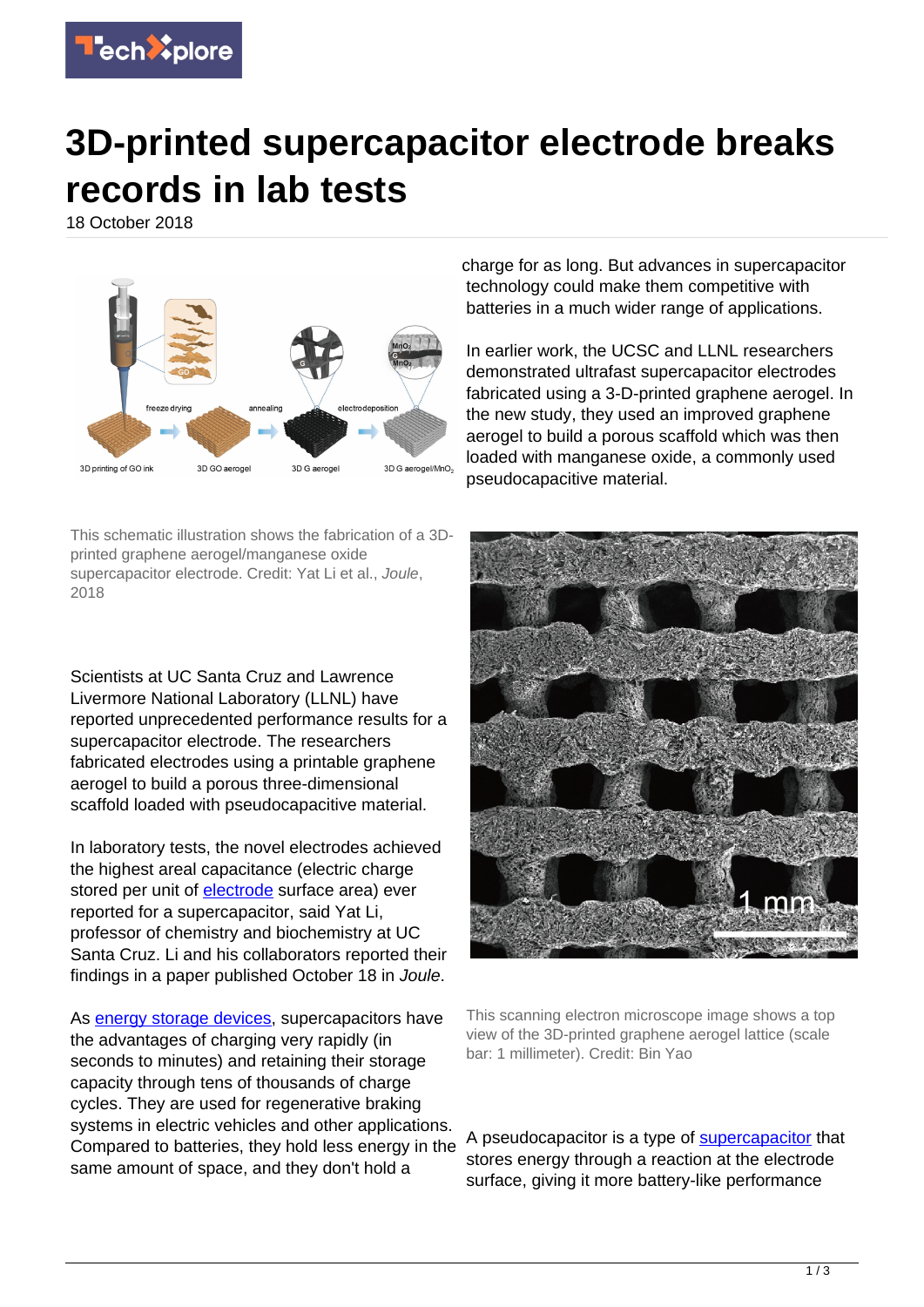

than supercapacitors that store energy primarily through an electrostatic mechanism (called electric double-layer capacitance, or EDLC).

"The problem for pseudocapacitors is that when you increase the thickness of the electrode, the capacitance decreases rapidly because of sluggish ion diffusion in bulk structure. So the challenge is to increase the mass loading of pseudocapacitor material without sacrificing its energy storage capacity per unit mass or volume," Li explained.

The new study demonstrates a breakthrough in balancing mass loading and capacitance in a pseudocapacitor. The researchers were able to increase mass loading to record levels of more than 100 milligrams of manganese oxide per square centimeter without compromising performance, compared to typical levels of around 10 milligrams per square centimeter for commercial devices.

Most importantly, the areal capacitance increased linearly with mass loading of manganese oxide and electrode thickness, while the capacitance per gram (gravimetric capacitance) remained almost unchanged. This indicates that the electrode's performance is not limited by ion diffusion even at such a high mass loading.



This scanning electron microscope image shows a top view of the 3D-printed graphene aerogel lattice after electrodeposition of manganese oxide for 600 seconds (scale bar: 1 millimeter). Credit: Bin Yao

First author Bin Yao, a graduate student in Li's lab at UC Santa Cruz, explained that in traditional commercial fabrication of supercapacitors, a thin coating of electrode material is applied to a thin metal sheet that serves as a current collector. Because increasing the thickness of the coating causes performance to decline, multiple sheets are stacked to build capacitance, adding weight and material cost because of the metallic current collector in each layer.

"With our approach, we don't need stacking because we can increase capacitance by making the electrode thicker without sacrificing performance," Yao said.

The researchers were able to increase the thickness of their electrodes to 4 millimeters without any loss of performance. They designed the electrodes with a periodic pore structure that enables both uniform deposition of the material and efficient ion diffusion for charging and discharging. The printed structure is a lattice composed of cylindrical rods of the graphene aerogel. The rods themselves are porous, in addition to the pores in the lattice structure. Manganese oxide is then electrodeposited onto the graphene aerogel lattice.

"The key innovation in this study is the use of 3-D printing to fabricate a rationally designed structure providing a carbon scaffold to support the pseudocapacitive material," Li said. "These findings validate a new approach to fabricating energy storage devices using 3-D printing."

Supercapacitor devices made with the graphene aerogel[/manganese oxide](https://techxplore.com/tags/manganese+oxide/) electrodes showed good cycling stability, retaining more than 90 percent of initial capacitance after 20,000 cycles of charging and discharging. The 3-D-printed graphene aerogel electrodes allow tremendous design flexibility